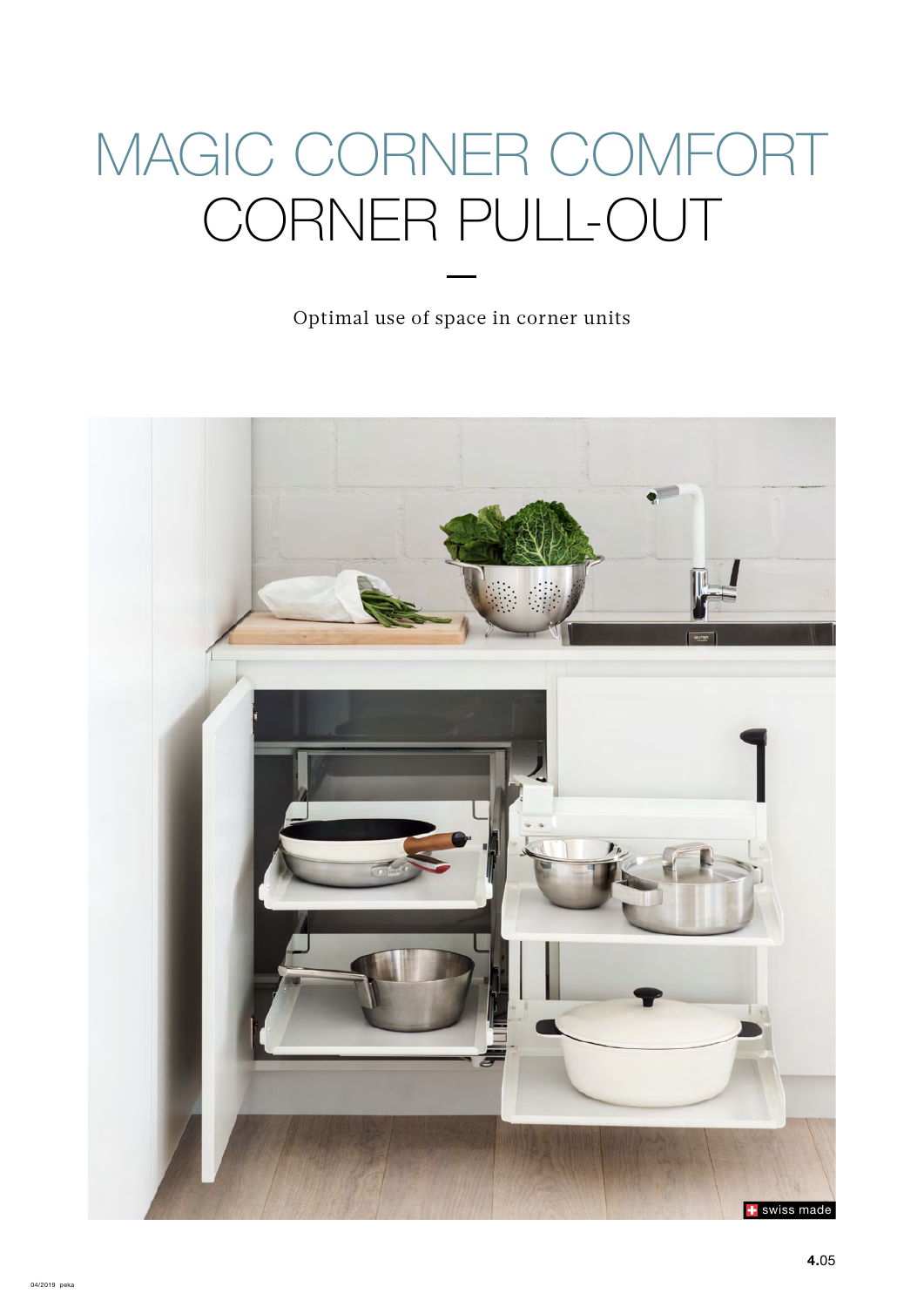## *CONFIGURATIONS*



Libell shelves (white / silver / anthracite)

Fioro shelves, anthracite Basket Excellent, chrome



- Just open the doors and pull on the handle to make the front shelves swing right out of the unit
- The back shelves can be pulled out individually for easy loading and unloading
- The perfect solution for storing tableware, pots and pans



*DISTINGUISHING FEATURES*

- Excellent access and a clear overview across the entire storage space from three sides
- Makes best use of the available space
- Height-adjustable front shelves

*OPTIONS*



- Integrated Softclose soft-closing mechanism
- The front shelves can easily be removed for cleaning and clipped back into place
- For hinged doors: the hinges can be on the right or the left



**Non-slip mat**

This non-slip mat stops the unit's contents from sliding around.



#### **Divider**

Magnetic dividers are a flexible way for you to organise your shelf space.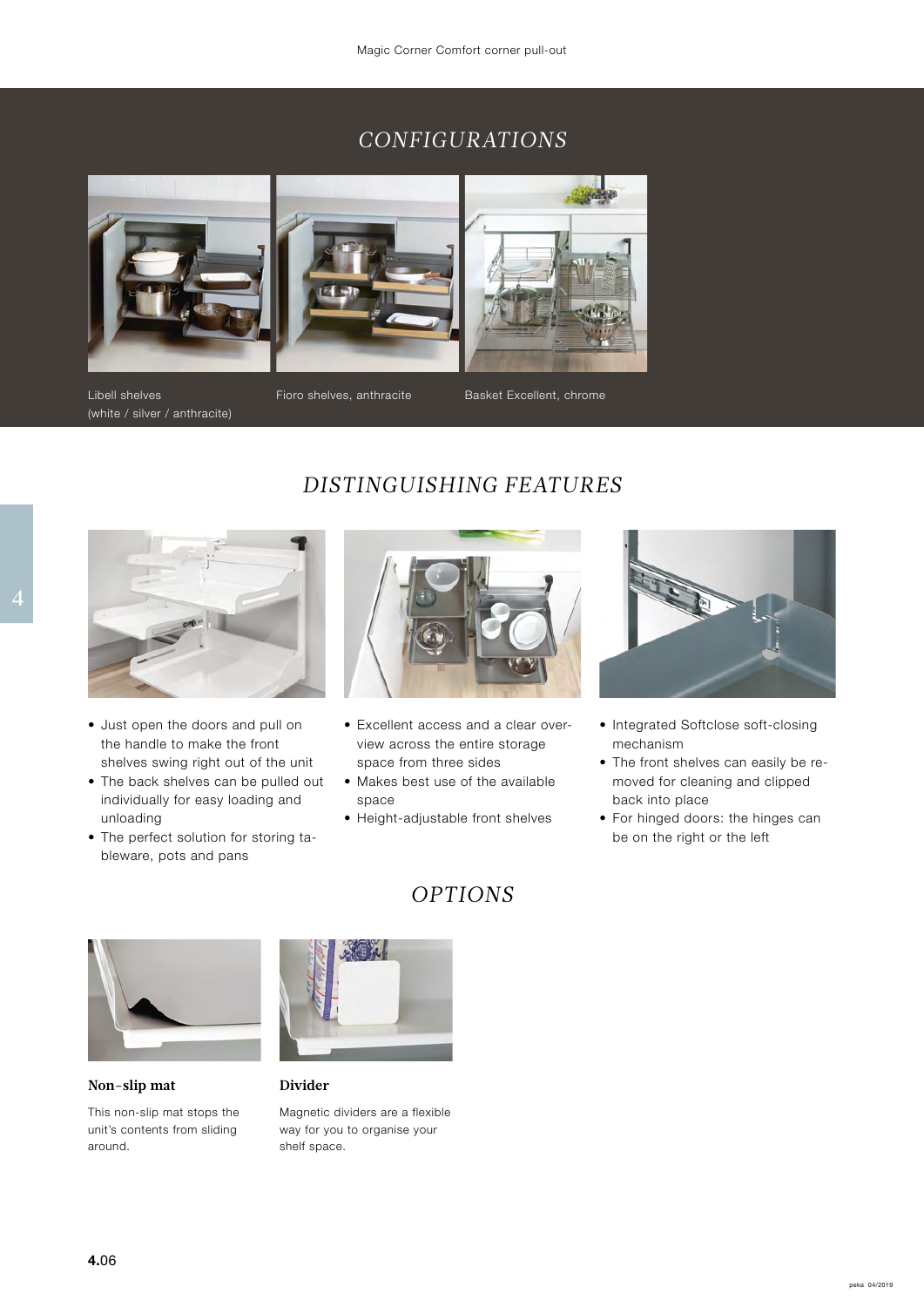# *TECHNICAL ILLUSTRATION*



#### $\frac{2}{4}$ *LIST OF COMPONENTS*

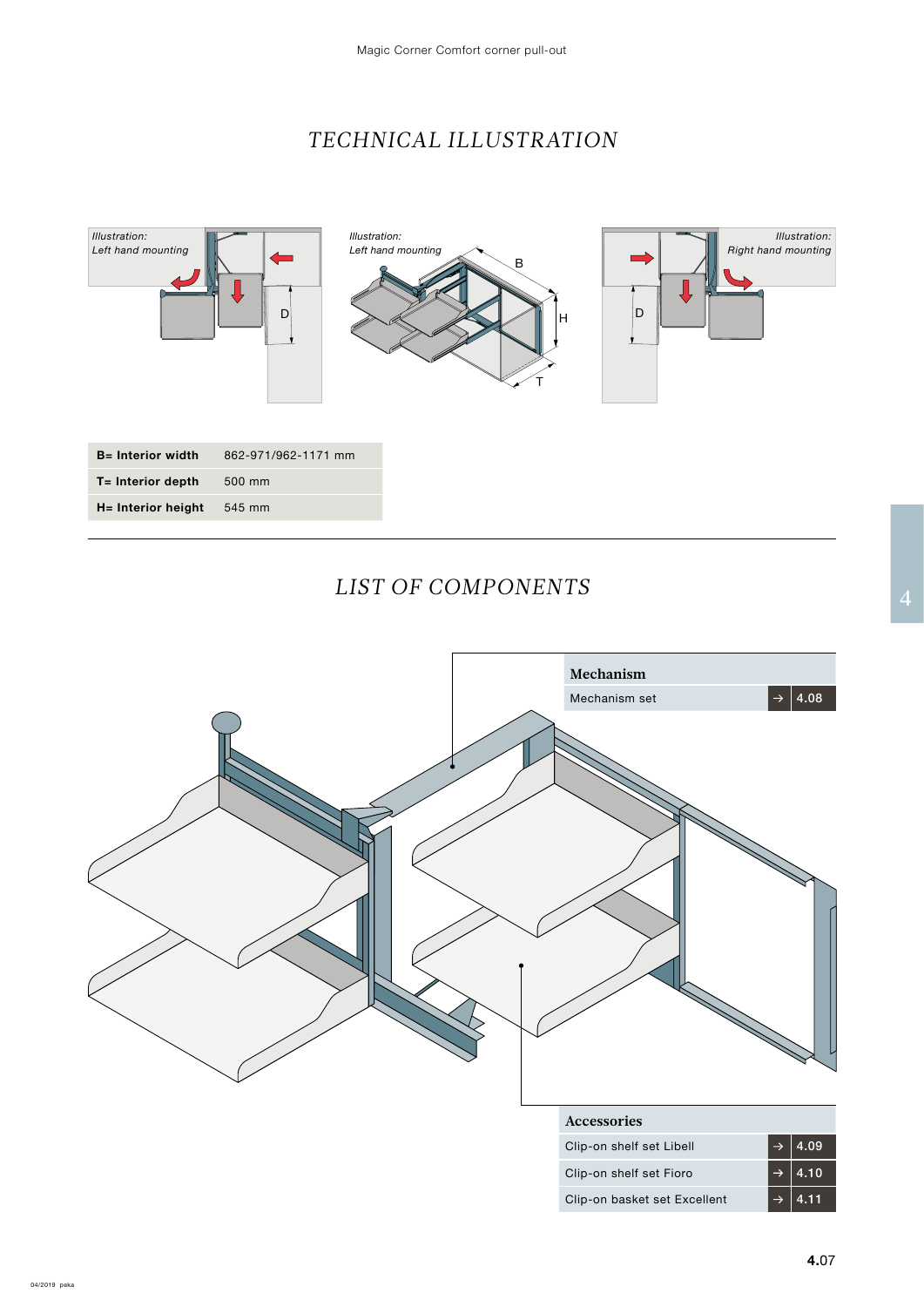



#### **Magic Corner Comfort left**

Complete mechanism set for hinged doors

• Back-wall shelves can be pulled out independently

Set includes:

- 1 back-wall frame
- 2 Softclose (side and back-wall frame)
- 1 pull-out frame with height-adjustable handle
- 1 swivel lever

Load capacity per clip-on component: Front: 10 kg / Back: 8 kg

|  | Type | <b>Surface</b> | Width            | Depth | Height | Art. No.    |
|--|------|----------------|------------------|-------|--------|-------------|
|  | 900  | white          | 862 - 971        | 500   | 545    | 300.0581.01 |
|  | 900  | silver         | 862 - 971        | 500   | 545    | 300.0581.12 |
|  | 900  | anthracite     | 862 - 971        | 500   | 545    | 300.0581.43 |
|  | 1000 | white          | $962 - 1171$ 500 |       | 545    | 300.0583.01 |
|  | 1000 | silver         | $962 - 1171$ 500 |       | 545    | 300.0583.12 |
|  | 1000 | anthracite     | $962 - 1171$ 500 |       | 545    | 300.0583.43 |
|  |      |                |                  |       |        |             |

#### **Magic Corner Comfort right**

Complete mechanism set for hinged doors

• Back-wall shelves can be pulled out independently

Set includes:

- 1 back-wall frame
- 2 Softclose (side and back-wall frame)
- 1 pull-out frame with height-adjustable handle
- 1 swivel lever

Load capacity per clip-on component: Front: 10 kg / Back: 9 kg

| Type | <b>Surface</b> | Width        | Depth | Height | Art. No.    |
|------|----------------|--------------|-------|--------|-------------|
| 900  | white          | $862 - 971$  | 500   | 545    | 300.0580.01 |
| 900  | silver         | $862 - 971$  | 500   | 545    | 300.0580.12 |
| 900  | anthracite     | $862 - 971$  | 500   | 545    | 300.0580.43 |
| 1000 | white          | $962 - 1171$ | 500   | 545    | 300.0582.01 |
| 1000 | silver         | $962 - 1171$ | 500   | 545    | 300.0582.12 |
| 1000 | anthracite     | $962 - 1171$ | 500   | 545    | 300.0582.43 |

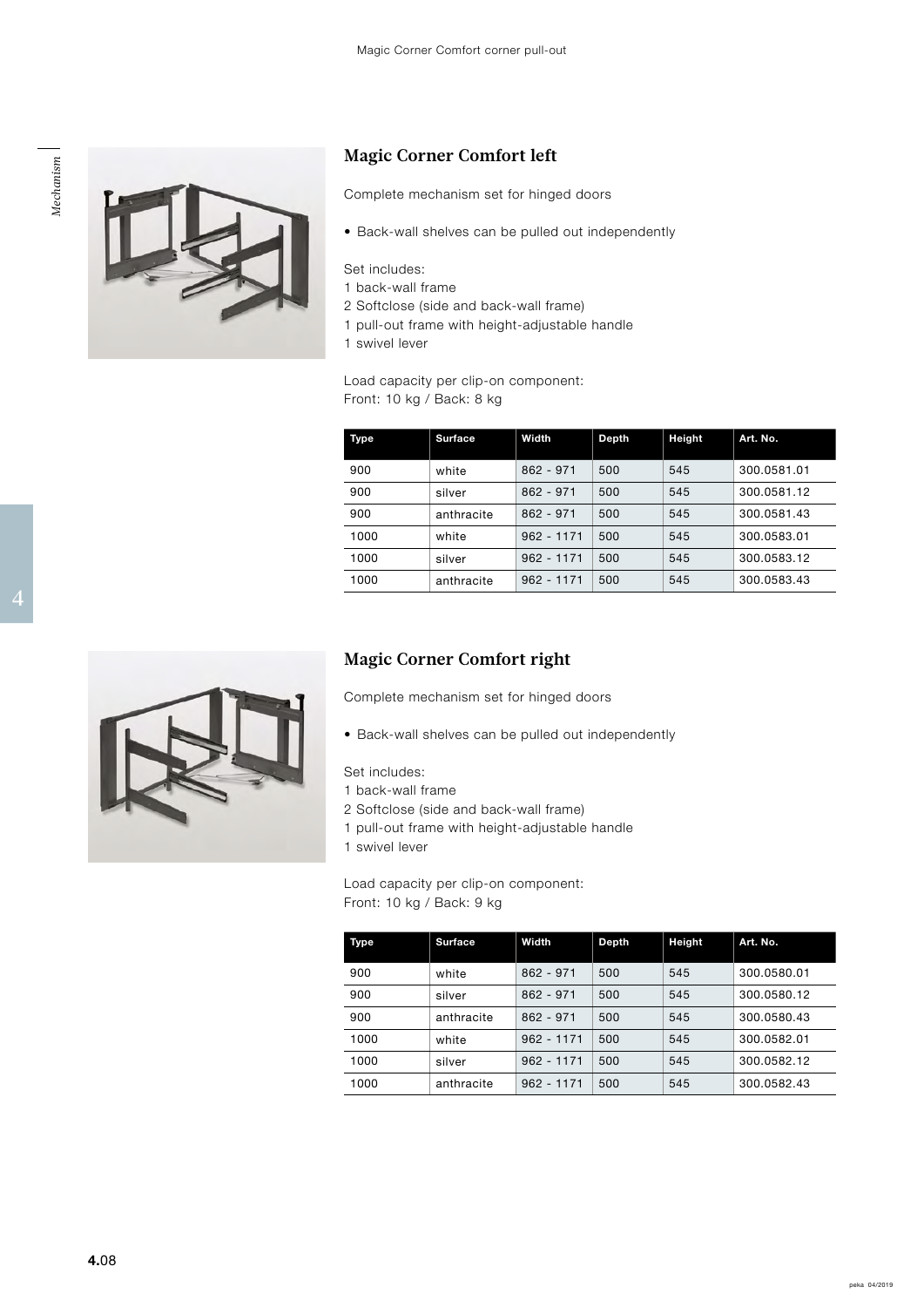

## **Clip-on shelf set Libell**

For Magic Corner Comfort type 900/1000

Set includes: 4 clip-on shelves Libell Cross connectors and deflection clips

| Door width<br>min. | <b>Surface</b>                | Width     | Depth     | Height | Art. No.    |
|--------------------|-------------------------------|-----------|-----------|--------|-------------|
| 450                | white<br>silver<br>anthracite | 290 / 290 | 470 / 470 | 92     | 300.0696.xx |
| 500                |                               | 290 / 340 | 470 / 470 | 92     | 300.0697.xx |
| 550 / 600          |                               | 390/390   | 470 / 470 | 92     | 300.0698.xx |

*Colour code .xx: 01 = white, 12 = silver, 43 = anthracite*

#### **Non-slip mat set magnetic Libell**

For the Libell clip-on shelf set for Magic Corner Comfort

- Magnetic
- Easy to remove for cleaning

example of the Set includes 4 mats and 2 and 3 and 4 and 4 and 4 and 4 and 4 and 4 and 4 and 4 and 4 and 4 and 4 and 4 and 4 and 4 and 4 and 4 and 4 and 4 and 4 and 4 and 4 and 4 and 4 and 4 and 4 and 4 and 4 and 4 and 4 a Set includes 4 mats

| Door width<br>min. | <b>Surface</b> | Width     | Depth     | Height | Art. No.    |
|--------------------|----------------|-----------|-----------|--------|-------------|
| 450                | oyster white   | 240 / 240 | 425 / 425 | 0.5    | 300.0681.57 |
| 500                | oyster white   | 240 / 290 | 425 / 425 | 0.5    | 300.0682.57 |
| 550 / 600          | oyster white   | 340 / 340 | 425 / 425 | 0.5    | 300.0683.57 |



#### **Non-slip mat set Standard Libell**

For the Libell clip-on shelf set for Magic Corner Comfort

- Gummed on both sides
- Raised diamond pattern
- Easy to remove for cleaning

Set includes four mats

| Door width<br>min. | <b>Surface</b> | Width     | Depth     | <b>Height</b> | Art. No.    |
|--------------------|----------------|-----------|-----------|---------------|-------------|
| 450                | grey           | 264/258   | 438 / 447 |               | 300.0923.18 |
| 500                | grey           | 264 / 308 | 438 / 447 |               | 300.0924.18 |
| 550 / 600          | grey           | 364 / 358 | 438 / 447 |               | 300.0925.18 |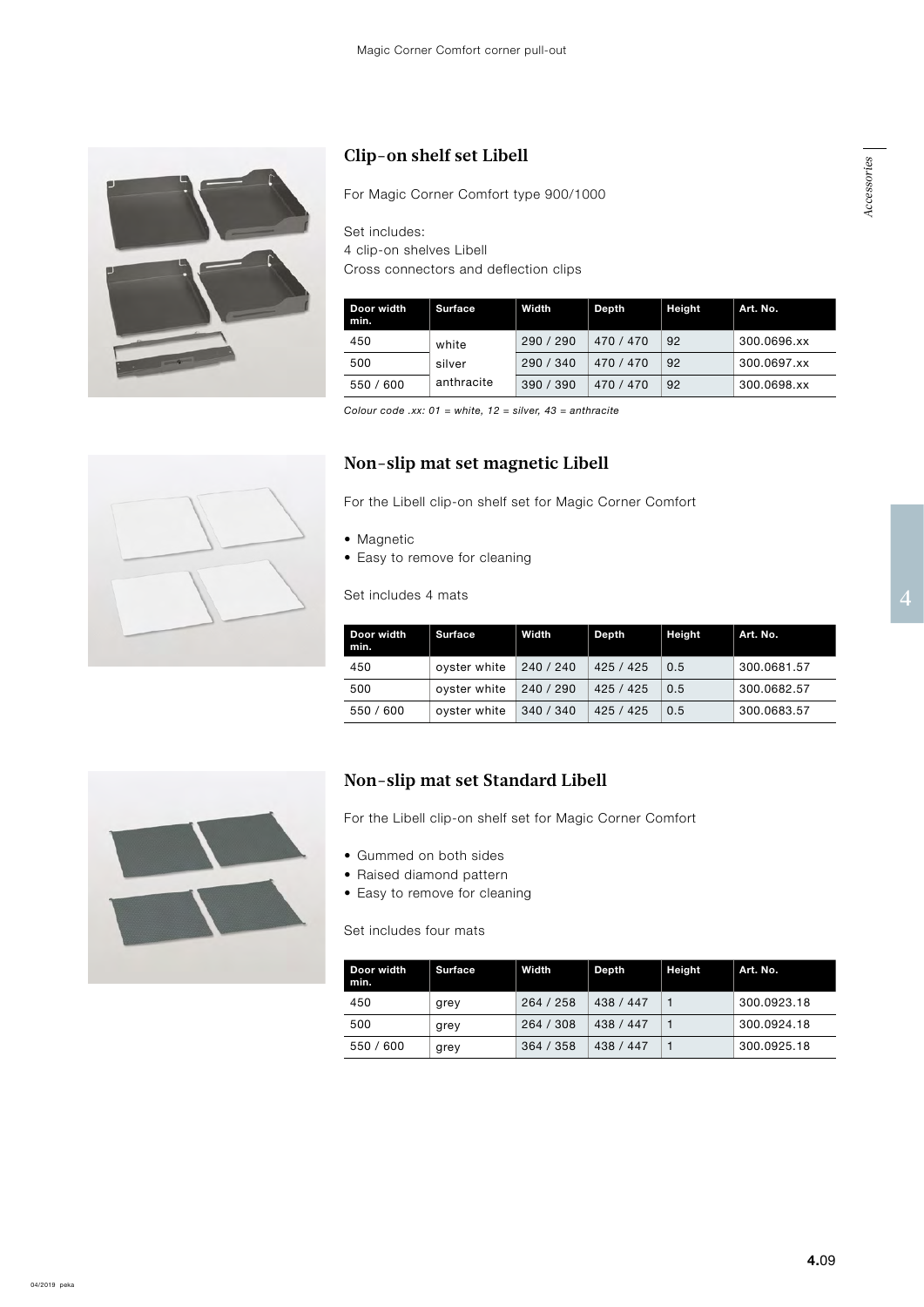



## **Clip-on shelf set Fioro**

For Magic Corner Comfort type 900/1000

Set includes:

4 clip-on shelves Fioro

4 wooden rails oak medium (height 52 mm)

Cross connectors and deflection clips

| Door width<br>min. | <b>Surface</b> | Width     | Depth     | <b>Height</b> | Art. No.    |
|--------------------|----------------|-----------|-----------|---------------|-------------|
| 450                | anthracite     | 290/280   | 467 / 470 | 90            | 300.0972.43 |
| 500                | anthracite     | 290 / 330 | 467 / 470 | 90            | 300.0973.43 |
| 550 / 600          | anthracite     | 390 / 380 | 467 / 470 | 90            | 300.0974.43 |

#### **Non-slip mat set Standard Fioro**

For the Fioro clip-on shelf set for Magic Corner Comfort

- Gummed surface
- Raised diamond pattern
- 4 and the contract of the contract of the contract of the contract of the contract of the contract of the contract of the contract of the contract of the contract of the contract of the contract of the contract of the cont • Easy to remove for cleaning

Set includes 4 mats

| Door width<br>min. | <b>Surface</b> | Width     | Depth     | <b>Height</b> | Art. No.    |
|--------------------|----------------|-----------|-----------|---------------|-------------|
| 450                | grey           | 283/270   | 456 / 466 |               | 300.0975.18 |
| 500                | grey           | 283 / 320 | 456 / 466 |               | 300.0976.18 |
| 550 / 600          | grey           | 383 / 370 | 456 / 466 |               | 300.0977.18 |



#### **Divider set magnetic**

For Libell and Fioro shelves

• Can be attached to the shelf (base or side) or the non-slip mat

#### Set of 4 pieces

| <b>Surface</b> | Width | Depth | <b>Height</b> | Art. No.    |
|----------------|-------|-------|---------------|-------------|
| white          | 85    | 26/3  | 90            | 100.1121.51 |
| grey           | 85    | 26/3  | 90            | 100.1121.52 |
| anthracite     | 85    | 26/3  | 90            | 100.1121.43 |